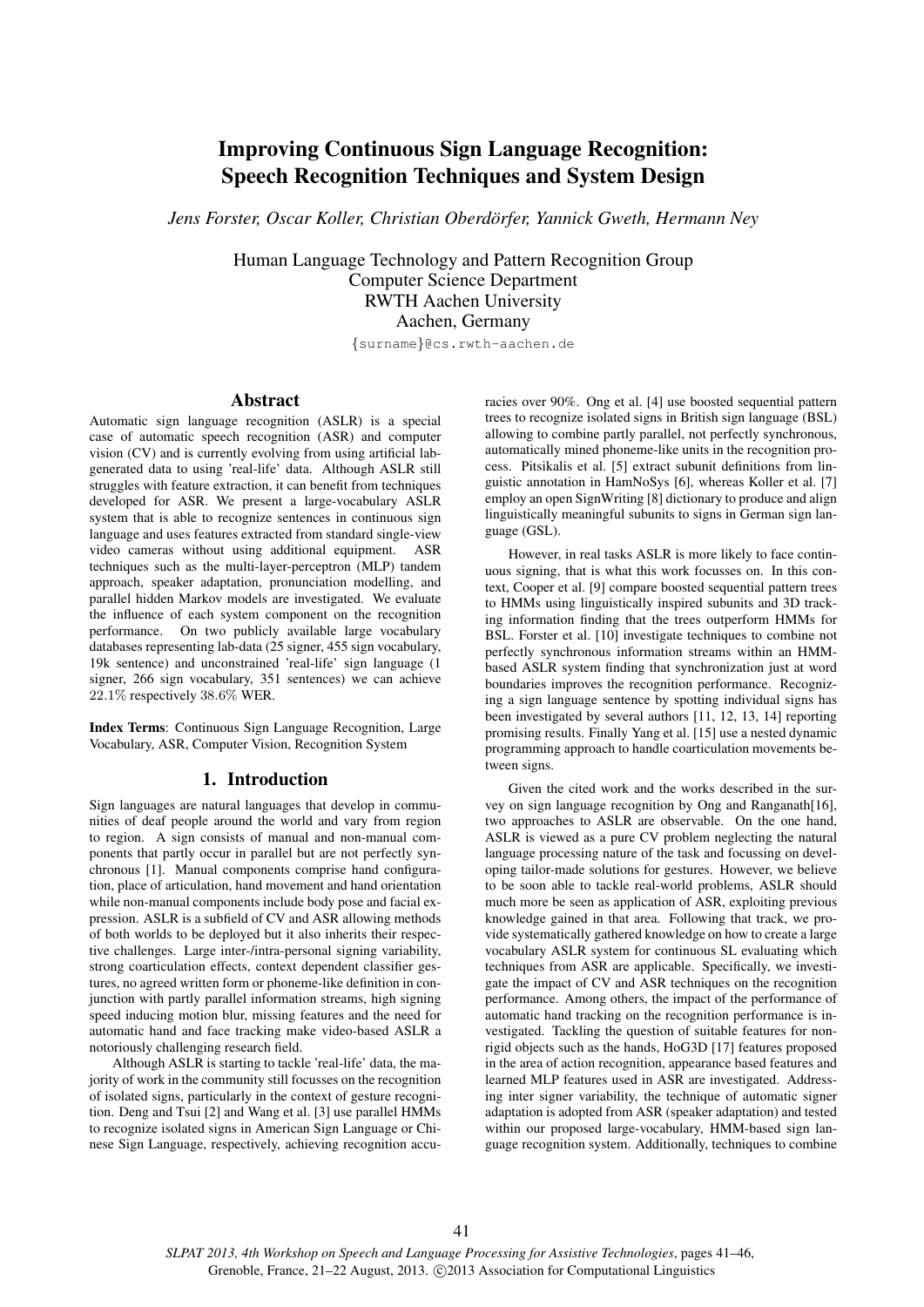

Figure 1: Bayes' decision rule used in ASLR.

partly parallel information streams/modalities are presented and evaluated. The system and its components are tested in the context of continuous ASLR for two publicly available, largevocabulary databases. One database represents lab-data created for pattern recognition purposes and one database represents 'real-life' data recorded from German public TV. Comparing findings on lab-data and 'real-life' data we investigate which findings on lab-data generalize to 'real-life' scenarios.

## 2. System overview and features

The ASLR system described here follows the system design proposed in [18] and is based on Bayes's decision rule but differs in several aspects. Specifically, features adapted from action recognition, learned features, a number of techniques to combine different modalities within the system, class-based language models, gap/noise models and signer adaptation techniques for multi-signer data are employed.

The recognition result of the system is the sequence of words that best fits the trained word models and the language model (see Figure 1). One has to note that linguistically this represents a major simplification but the use of gloss annotations (see Section 2.1 for a short definition) is a common practice within the recognition community to deal with the non-availability of a common writing system for sign languages. While linguistically motivated writing notations such as HamNoSys[6] or SignWriting [8] cover information about different modalities used within sign languages, they are still a weak labeling scheme for signs because they do not give an annotation of the movement, facial expression, etc. per time frame. Furthermore, using glosses as target classes and annotation scheme allows for faster annotation of large amounts sign language data which is needed for a automatic statistical recognition approach.

Finally, the proposed recognition system has been tested on the two publicly available databases SIGNUM [19] and RWTH-PHOENIX-Weather (PHOENIX) [20] for GSL which are among the biggest datasets available for continuous ASLR.

#### 2.1. Visual modeling

Albeit the cited work on automatic subunit extraction from sign language videos, it is still unclear how signs can be split into subunits. Furthermore, the majority of sign language corpora including those used in this work (see Section 3) is annotated using *glosses* effectively labeling the meaning of a sign rather than its appearance. Therefore, the proposed system is based on

whole-word models. The visual model (VM) of a sign consists of a left-to-right HMM in Bakis topology [21] where each segment of the model (each pair of consecutive states) is modelled by a separate Gaussian mixture model (GMM) with globally pooled covariance matrix. The number of segments per model is estimated from manually annotated sign boundaries on the training data. Due to strong visual pronunciation variances (3 different signs for Sunday exist in GSL), the effect of explicit visual pronunciation modelling is investigated in Section 3.

## 2.2. Language models

Language models (LMs) play a crucial role in state-of-the-art ASR and ASLR systems. Dreuw et al. [18] showed that the impact of the well-known LM scale on the recognition performance of an ASLR system is in the same order of magnitude as in an ASR system. Therefore, the LM scale is optimized for all experiments presented in this work.

In contrast to ASR where it is possible to obtain languagespecific almost arbitrarily large text collections for every language and domain, here the LM can only be trained on the transcribed training data of any given database for ASLR inheriting the problem of singletons and infrequent signs which often make up more than 40% of the available vocabulary of typically 200 to 500 signs. Inspired by the idea of class and topic LMs in ASR [22, 23, 24] and statistical sign language translation [25], we propose to use classes of visually and contextual similar signs within the LM. Class selection is based on the analysis of errors of a baseline system without LM classes. In this work, all LMs are trained using the SRILM toolkit [26] with modified Kneser-Ney discounting with interpolation [27].

#### 2.3. Manual and non-manual features

GSL conveys information through manual and non-manual parameters. Manual parameters comprise both hands' shape, their orientation and position. There are two-handed, as well as single-handed signs. Single-handed signs are usually signed using the dominant hand which in the databases used in this work corresponds to the right hand for all subjects in PHOENIX and all but two in the SIGNUM database.

Manual features: For full coverage of a sign, manual features of both hands are used as well as non-manual features of the face and upper-body. To extract hand features, tracking is performed for both hands separately using a robust tracking algorithm with decision back-tracing originally proposed in [28]. Four different kinds of manual features are extracted. The first one are colored image patches cut out around the tracked positions of the dominant hand with a size of  $32 \times 32$ Pixel for SIGNUM and  $53 \times 65$  Pixel for PHOENIX. As second feature, histograms of oriented image gradients in 3D space (HoG3D) [17] are extracted using a non-dense spatio-temporal grid from video volumes of  $\pm 4$  cropped patches. Third, the movement trajectory of the right hand is extracted, represented by the position relative to the nose and the eigenvectors and eigenvalues of the movement within a time window of  $2\delta + 1$ frames. Fourth, MLP features have been successfully used in ASR [29] and optical character recognition [30]. Here a feed-forward network with one hidden layer of 2000 nodes is trained using frame alignments from a previously trained HMM system as labels and PCA reduced hand patches in case of SIGNUM and HoG3D and trajectory features in case of PHOENIX. The training of the MLP has been performed on the training set of the HMM system. Cross validation is used to adjust the learning rate and to avoid over-fitting.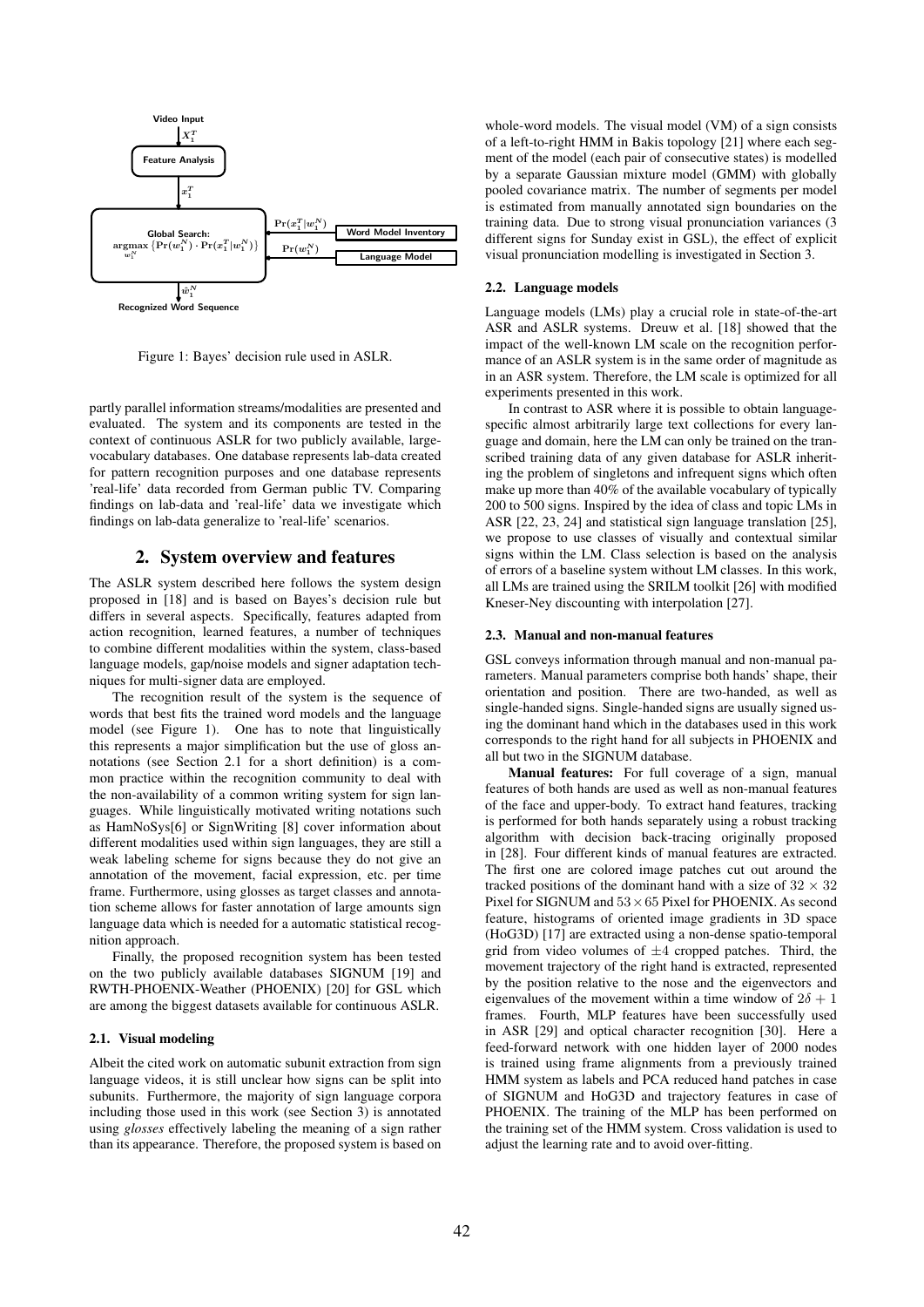Non-manual features: Face patches are extracted using the same tracking approach as described above. Furthermore, a position and orientation invariant active appearance model (POIAAM) [31] is fitted to each frame obtaining a 109 dimensional shape descriptor, including shape model parameters, head rotation in space, mouth and eye openings and degrees of eyebrow raise. Finally, every frame of a video sequence is scaled down to  $32 \times 32$  and  $53 \times 65$  respectively to get a simple upper body feature as originally proposed in [18].

For all features, temporal context is included by stacking  $\pm$ 4 video frames for SIGNUM and  $\pm$ 2 frames for PHOENIX. Since the resulting feature dimension is too high to robustly estimate HMM parameters, PCA is applied. All features but the movement trajectory are reduced to 200 dimensions. In case of the colored hand and face patches PCA is applied to each color channel (red, green, blue) separately, yielding a final feature dimension of 210. The movement trajectory feature itself has only limited discriminative power and is therefore combined with the HoG3D features of the right hand.

#### 2.4. Signer adaptation and modality combination

Sign languages use partly parallel, but not perfectly synchronous information streams/modalities to convey meaning. These modalities must be handled in the recognition process but it is an open question how to incorporate different modalities within such a system. A similar situation exists in audiovisual speech recognition (AVSR) where acoustic features and visual features of the mouth are combined. Following the work in AVSR, we investigated feature combination (concatenation), system combination using (i)ROVER [32] as well as combination between HMMs on state level (synchronous combination) and at word boundaries (asynchronous combination). Experimental results show that the first two types of combination are not effective for current ASLR because either the resulting feature space dimension is too high or the systems make too similar recognition errors [10]. Here, only results for synchronous and asynchronous combination are presented.

Signer adaptation: ASR systems trained on different speakers have to address the speakers' voice and speech patterns to achieve good recognition performance. A common approach is to use speaker adaptive training (SAT) and learn speaker dependent feature transformation matrices using constraint maximum likelihood linear regression (CMLLR). Analogous to ASR, ASLR has to tackle signing styles. Therefore, SAT/CMLLR is evaluated in the context of ASLR for 25 signers.

## 3. Experimental results

The SIGNUM database [19] contains lab recordings of 25 signers wearing black long-sleeve clothes in front of a dark blue background signing predefined sentences. Videos are recorded at  $780 \times 580$  Pixel and 30 frames per second (fps). Each signer signs the 603 unique training and 177 testing sentences once, whereas they are signed thrice in the single signer setup. 3.6% of the glosses are out of vocabulary (OOV). Table 1 shows statistics of the single signer setup only. The multi signer setup has the same vocabulary and OOV rate but 15k sentences (92k running glosses) for training and 4.4k sentences (23k running glosses) for testing. If not stated explicitly otherwise, all presented SIGNUM results refer to the single signer setup.

The PHOENIX [20] database contains 'real-life' sign language footage recorded from weather-forecasts aired by the

Table 1: Statistics for SIGNUM single signer and PHOENIX

|                     | <b>SIGNUM</b> |             | <b>PHOENIX</b> |             |  |
|---------------------|---------------|-------------|----------------|-------------|--|
|                     | Train         | <b>Test</b> | Train          | <b>Test</b> |  |
| # sentences         | 1809          | 531         | 304            | 47          |  |
| # running glosses   | 11,109        | 2805        | 3309           | 487         |  |
| vocabulary size     | 455           |             | 266            |             |  |
| # singletons        |               |             | 90             |             |  |
| # OOV [%]           |               | 3.6         |                | 1.6         |  |
| perplexity (3-gram) | 17.8          | 72.2.       | 15.9           | 34.9        |  |

public German TV-station PHOENIX. 'Real-life' is meant from a computer vision point of view, where the signers were not artificially restricted in any sense in their signing (sentence structure, choice of vocabulary, size and intensity of signs, . . . ) and where the recording conditions have a much larger variance than on other signing corpora (lighting, camera-signer position, . . . ). The video footage has not been created for pattern recognition purposes or linguistic research. From a linguistic point of view the employed language has to be classified as non-native, as the signer is a hearing interpreter, whose parents are deaf. The videos ( $210 \times 260$  Pixel, 25 fps interlaced) show the interpreter wearing dark clothes in front of an artificial gray gradient background and pose a strong challenge to CV and ASLR due to high signing speed (majority of signs spans less than 10 frames), strong coarticulation effects and more than 30% of the vocabulary being singletons. Statistics of both databases are shown in Table 1.

The system is trained using maximum likelihood and the EM-algorithm. The number of Gaussian densities and the LM-scale are optimized. For PHOENIX, the system uses 1433 emission distributions with a total of 4k Gaussians and a globally pooled covariance matrix. The same applies to SIGNUM, but the numbers are 1366 emission distributions with 24k Gaussians for single signer and 198k for multi-signer. Recognition uses word-conditioned tree search and Viterbi approximation.

Basic Features: In order to build a well performing ASLR system, the feature selection plays a crucial role. The full video images can be seen as a global descriptor of manual and non-manual parameters and are, thus, a good starting point. As the hands are known to carry the most information in signing, tracked and cut out hand patches have often been preferred [18] over full frames. Comparing both features, hand patches outperform full images on both databases (see Table 2, Row 1).

Model length estimation: In ASR, the HMM model of a word is formed by the linked models of the word's subunit HMMs. Thereby, the typical temporal length of a word is modelled. This approach is not yet possible in ASLR because the definition and extraction of subunits is still an open research question. PHOENIX includes word boundary annotations from which the number of segments for each gloss HMM can been estimated by choosing the median of the lengths minus 20% and adjusting the length in case the adapted median is shorter than the shortest utterance of the gloss. The hand patch baseline presented above uses this approach. Using uniform length for all glosses, the recognition result is 60.8% instead of 55.0% WER. 'Bootstrapping' the initial system alignment using the word boundary ground truth, we achieve 57.5% WER.

No word boundary ground truth is available for SIGNUM. Model length estimation is performed using statistics on the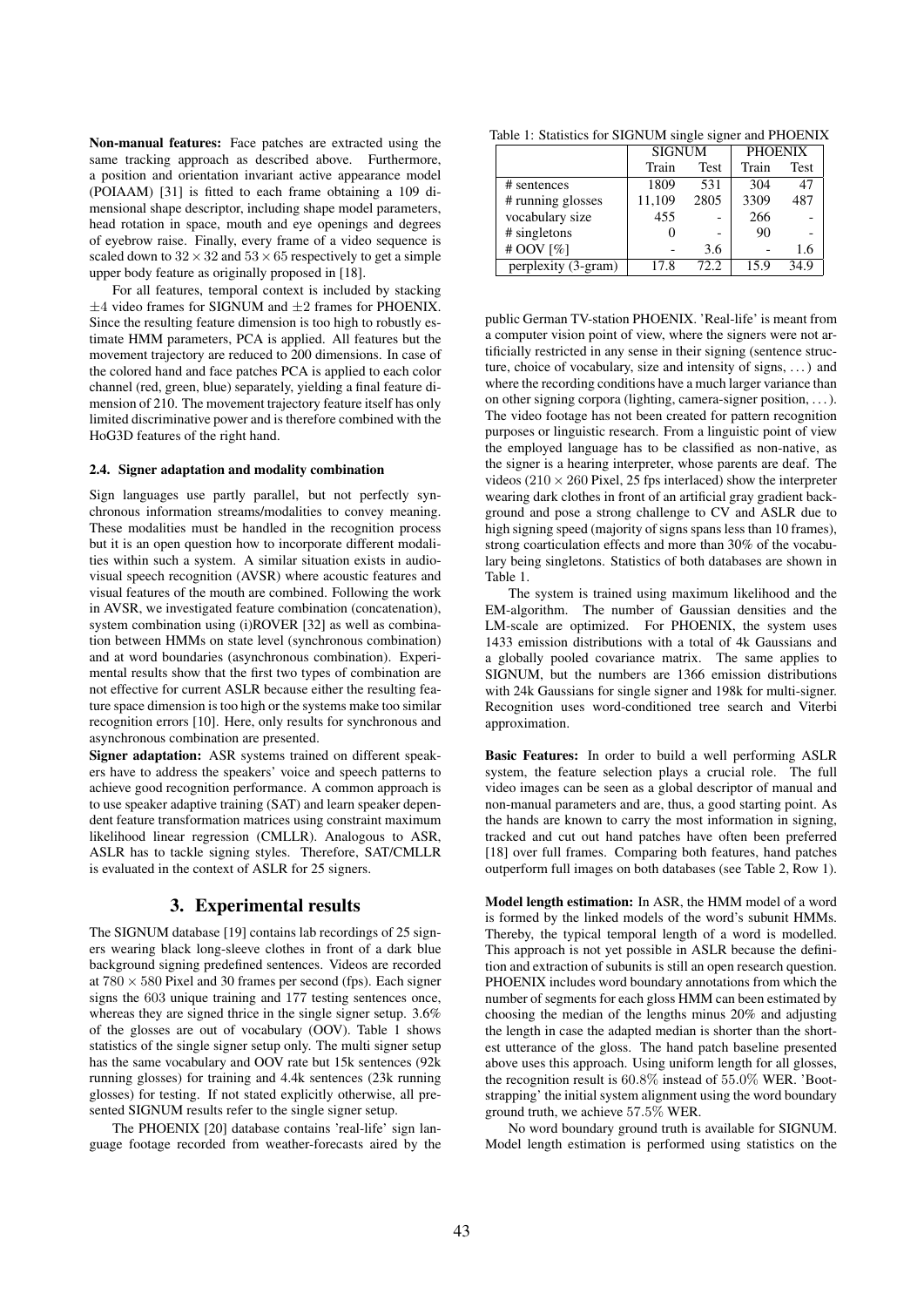Table 2: WERs for competing features (Rows 1.-6.), WERs without and with specific techniques (Rows 7.-11.). '+' denotes a synchronous, asynchronous or feature combination. Please see corresponding text parts for explanations. HoG3D uses tracked hand locations. For PHOENIX, in rows 3.-5., manual ground truth annotation has been used instead.

| <b>Competing Features</b>          |            | <b>PHOENIX</b> |      | <b>SIGNUM</b>  |      |
|------------------------------------|------------|----------------|------|----------------|------|
| 1. Full image                      | Hand patch | 80.1           | 55.0 | 31.6           | 16.0 |
| 2. Hand patch                      | HoG3D      | 55.0           | 49.7 | 16.0           | 12.5 |
| 3. HoG3D                           | $+$ Traj   | 45.2           | 42.1 | 12.5           | 14.2 |
| 4. HoG3D+Traj                      | +Face      | 42.1           | 41.9 | 14.2           | 14.2 |
| 5. H <sub>o</sub> G <sub>3</sub> D | $+Full$    | 45.2           | 45.2 | 12.5           | 10.7 |
| <b>Impact of Techniques</b>        |            | <b>WER</b> [%] |      | <b>WER</b> [%] |      |
| 6. Model Length Estimation         |            | 60.8           | 55.0 | 16.0           | 17.5 |
| 7. Temporal Context                |            | 51.3           | 49.7 | 12.7           | 12.4 |
| 8. MLP                             |            | 39.8           | 43.3 | 16.0           | 13.0 |
| 9. Manual Tracking Annotation      |            | 55.0           | 48.3 |                |      |
| 10. Gap Models                     |            | 42.1           | 39.8 |                |      |
| 11. Class LM                       |            | 39.8           | 38.6 |                |      |

frame alignment of an HMM system with uniform length. No improvement over uniform length is observed due to the estimation on the frame alignment having limited accuracy and the signs in the video already sharing a similar length.

Visual pronunciation variants: Sign languages exhibit strong pronunciation variation which manifest in visual sign variants. Visual variants are not explicitly labeled in PHOENIX or SIGNUM. While in SIGNUM no variants exist because of the artificial nature of the database, PHOENIX shows high variability within signs annotated by the same gloss. This arises mainly from the interpreter mixing different dialects.

We have manually annotated the variants with regard to the visual appearance and the motion of the hand yielding on average 2.7 variants per gloss and a total of 711 different variants. Using these annotations, each variant is modelled by a distinct HMM with model length estimation achieving 56.5% WER in contrast to the baseline of 55.0%. Further, both systems outperform the 62.2% WER of a 'nearest-neighbor' style system where each gloss occurrence is modelled independently. Apparently, increasing the number of dedicated HMMs per gloss worsens recognition. Coherent manual definition of variants is likely to be a problematic factor, as well as the HMMs not generalizing well over unseen data because of the reduction in training data per HMM and strong coarticulation effects.

Tracking Influence: The presented hand patch baselines rely on tracking to localize the hands of the signer. Tracking is not perfect and errors propagate through the recognition system. Figure 2 shows the impact of tracking quality measured in tracking error rate (TrackEr) [28] counting a tracked position as wrong if it differs by more than 20 Pixel from ground truth on ASLR for PHOENIX. The TrackEr of 0 at 48.3% WER refers to using ground truth tracking annotation (see Table 2, Row 9).

HoG3D: HoG3D features encode the shape and its change over time of a tracked hand. The latter aspect is not covered by hand patch features. Further, HoG3D features are more compact than hand patches, and robust against local illumination changes. Comparing to the hand patch baselines, recognition results are improved from 55.0% to 49.7% WER for PHOENIX and from 16.0% to 12.5% WER for SIGNUM. The result on PHOENIX



Figure 2: Solid Black: Influence of tracking performance in TrackEr on WER for PHOENIX using right hand patches features (read top x-axis vs. left y-axis). Dotted: Impact of temporal context using HoG3D (right hand) on WER for PHOENIX (read bottom x-axis vs. left y-axis). Dashed: Impact of temporal context using HoG3D (right hand) on WER for SIGNUM (read bottom x-axis vs. right y-axis)

is almost as good as using ground truth tracking information for the hand patches.

Temporal Context: The temporal context of a feature includes information that cannot easily be learned by an HMM system but has been shown to improve results in ASR [33].

Although HoG3D features already incorporate temporal context, we find that including additional context benefits the recognition, as can be seen in Figure 2. More context than  $\pm 2$ frames degrades recognition accuracy on PHOENIX, capturing too much information of the following glosses. On SIGNUM, we observe only marginal recognition improvement indicating that the context included in HoG3D is sufficient. The chosen system defaults are at  $\pm 2$  frames for PHOENIX and  $\pm 4$  frames for SIGNUM and are, thus, well chosen for both cases.

Modalities: In addition to the body pose (full image) and the right hand (HoG3D), we evaluate the performance using facial expressions (POIAAM), the left hand (HoG3D) and the movement of the right hand (Traj). For both databases, the left hand tracking quality is worse than the right hand. Henceforth ground truth tracking annotations are used for PHOENIX to avoid tracking bias. Thus, the HoG3D baseline improves to 45.2% WER. Using left hand features 63.9% respectively 51.0% WER are achieved for PHOENIX and SIGNUM. The stronger recognition degradation for PHOENIX reflects the difficulty of the database. With facial features, the recognition result is 62.6% respectively 89.3% WER for PHOENIX and SIGNUM. The high WER for SIGNUM is due to the fact that hardly any facial expressions are present here. Concatenating movement trajectory and right hand HoG3D, results are improved for PHOENIX but not for SIGNUM (Table 2, Row 3).

Using synchronous (Table 2, Row 4) and asynchronous (Table 2, Row 5) modality combination techniques, recognition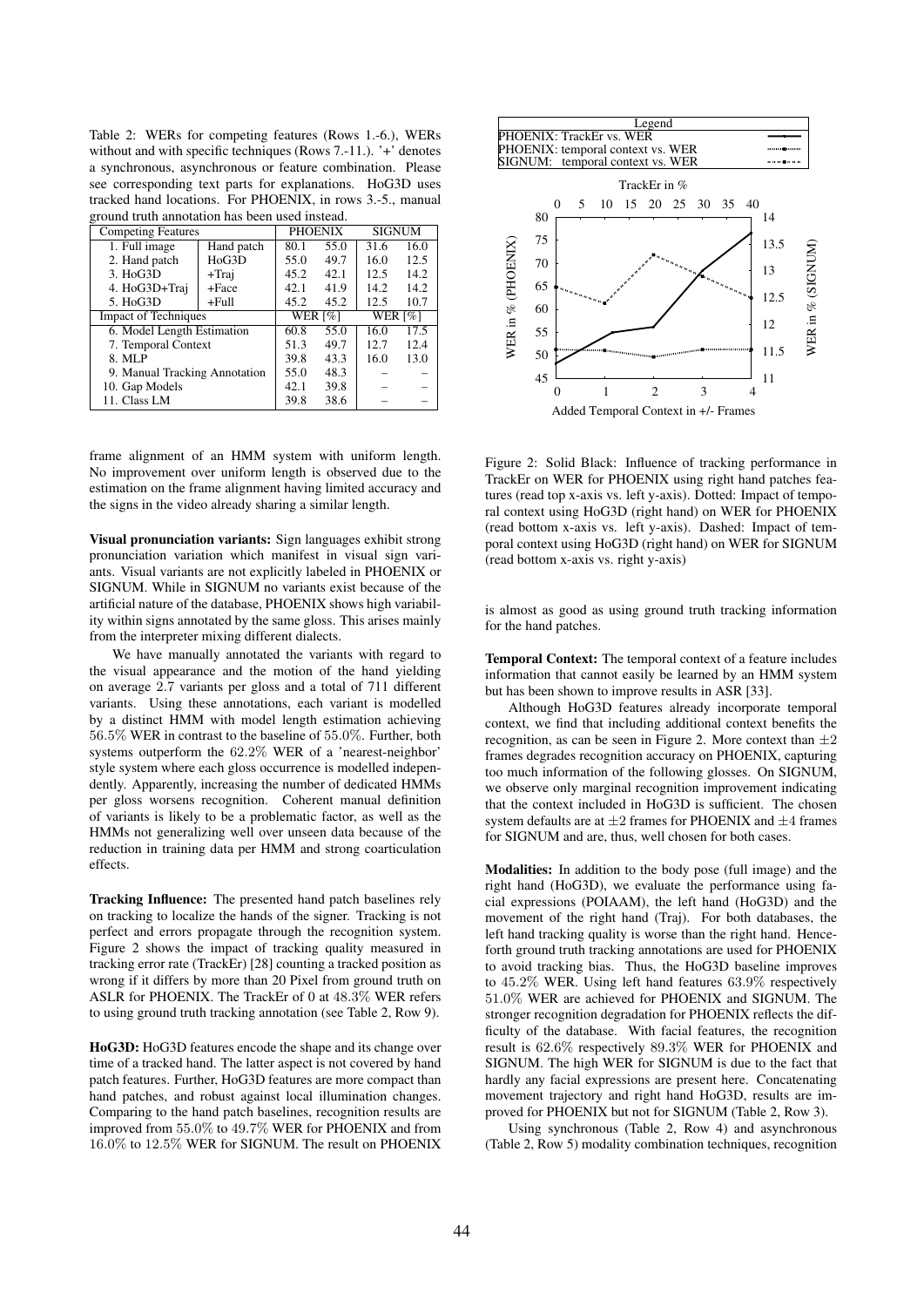results for both databases are improved if the respectively best single modalities are combined. For a full overview of modality combination techniques and results refer to [10].

Gap Models: The SIGNUM database is designed to contain only one-handed signs and no switching of the hand. Contrarily, in PHOENIX signers partly switch hands and use the left hand for signing while holding the right. This effect introduces missing features in the information stream of the right and left hand. One way to remedy this problem is to borrow the idea of noise models from ASR and to augment the system's vocabulary by two such models. One model subsuming signs performed by the left hand only and one for long gaps between signs of more than five frames that are part of the sentence but do not belong to either neighboring sign. The training data annotation is automatically augmented by labels for both aspects using ground truth annotation. Using these gap models, the WER is improved from 42.1% to 39.8% on PHOENIX, due to the models only being populated with clean and complete data. Further, we observe an improved feature to HMM state alignment (measured as distance to the ground truth annotation).

MLP-tandem: The MLP-tandem approach was evaluated for SIGNUM and PHOENIX. For SIGNUM the MLP is trained on hand patch features resulting in 13.0% WER that outperforms the baseline by 3%. This result is comparable to the 12.5% obtained using HoG3D features. For PHOENIX, the MLP is trained on concatenated HoG3D with Trajectory features. The recognition result is with  $43.3\%$  WER (at  $\pm$  1 frame temporal context) 3.5% worse than the baseline of 39.8% obtained by the HoG3D+Traj features alone. Including more temporal context does not help because it is already included in the MLP posterior estimates. Two aspects feature into the performance of the MLP features on PHOENIX. On the one hand, it is not clear if the MLP can reliably extract the relevant information from the HoG3D+Traj features although following the ASR praxis of using the best feature available. On the other hand, the MLPs for PHOENIX and SIGNUM have about the same number of parameters but the MLP on SIGNUM is trained using ten times the data of PHOENIX. Anyhow, the results show that MLP features as used in ASR achieve comparable results to specialized features from CV although requiring training themselves.

Class LM: With regard to PHOENIX the analysis of the recognition errors showed that 3.8% absolute of all errors are due to misclassified numbers and 2.2% absolute are due to orientations such as *north*. Further, both classes appear in a specific context such as a number before the gloss TEMPERATURE which is not adequately captured by sign-level LMs. Additionally, numbers have a low frequency in the LM training data appearing on average less than ten times. Augmenting the LM for PHOENIX with a class for numbers, the perplexity (PPL) on the test data is reduced from 34.9 to 29.3. Orientations reduce PPL to 31.2 and using both classes PPL is reduced to 25.7.

Table 3 shows that using the orientation category the recognition performance is only marginally improved but using the number category alone improves the overall recognition result by 1.2% WER. Other categories as used in sign language translation [25] did not improve results. For SIGNUM, class LMs have not been used because of the special and artificial structure of the sentences.

Table 3: Class LM results for PHOENIX. Error rates in %.

| Class          | del/ins  | WER  |
|----------------|----------|------|
| None           | 20.7/4.5 | 39.8 |
| Orientation    | 18.1/5.3 | 39.2 |
| <b>Numbers</b> | 19.3/4.1 | 38.8 |
| + Orientation  | 16.2/6.2 | 38.6 |

Signer adaptation: Applying the findings on SIGNUM single signer to the case of 25 signers and using tracked hand patches of the right hand as features, the system achieves 23.6% WER.

In ASR SAT is used to adapt the features to better fit the learned models. In the same fashion, we use SAT to adapt the baseline system to the signers sign patterns. In a second training pass, signer specific feature transformation matrices are estimated using CMLLR. In SIGNUM the signer ids are annotated and hence no signer clustering is performed.

Using the signer ids of the test data, it is possible to evaluate what is the maximal achievable improvement in terms of WER using SAT/CMLLR on the given test data. In the typical recognition setup the ids of the signers in the test data are not known and the resulting improvement is lower due to errors in the clustering process. Adapting the proposed recognition system build for the SIGNUM multi-signer database using SAT/CMLLR, the WER of 23.6% is improved to 22.1% showing that the standard approach from ASR is applicable to ASLR without any modifications.

## 4. Summary and conclusion

In this work, a large-vocabulary ASLR system for continuous sign language using single-view videos as well as the process of feature selection, technology transfer from ASR and CV and system design have been presented. Techniques from ASR and CV have been evaluated in the context for ASLR for challenging 'real-life' data and data designed for pattern recognition.

Some aspects were found to generalize over both data sets: HoG3D alone outperforms all other tested features with MLPs being a close second. The combination of the two best single performing modalities achieves the best combination result and the system benefits from including temporal context in features.

Other findings are related to particularities of the given corpora: On PHOENIX, gap models improve results but use specific annotations not necessarily available in other corpora. The improvement by class LMs exploits domain-specific knowledge and model length estimation relies on accurate sign boundaries.

To sum up, the WER on 'real life' data has been reduced from over  $80\%$  to  $38.6\%$  and on lab data from over  $30\%$  to 10.7% for single signer and to 22.1% for multi signer. Although this might sound very high compared to the state-of-the-art in ASR, this is one of the first times that recognition results have been published on 'real-life' data. We believe that our work helps pushing ASLR towards more realistic application scenarios, which come along with challenges most of the current sign language data sets ignore. This goes especially for the use of single-view video material in contrast to using special hardware such as bulky cyber gloves, or stereo cameras.

Future work will investigate sub units and coarticulation effects.